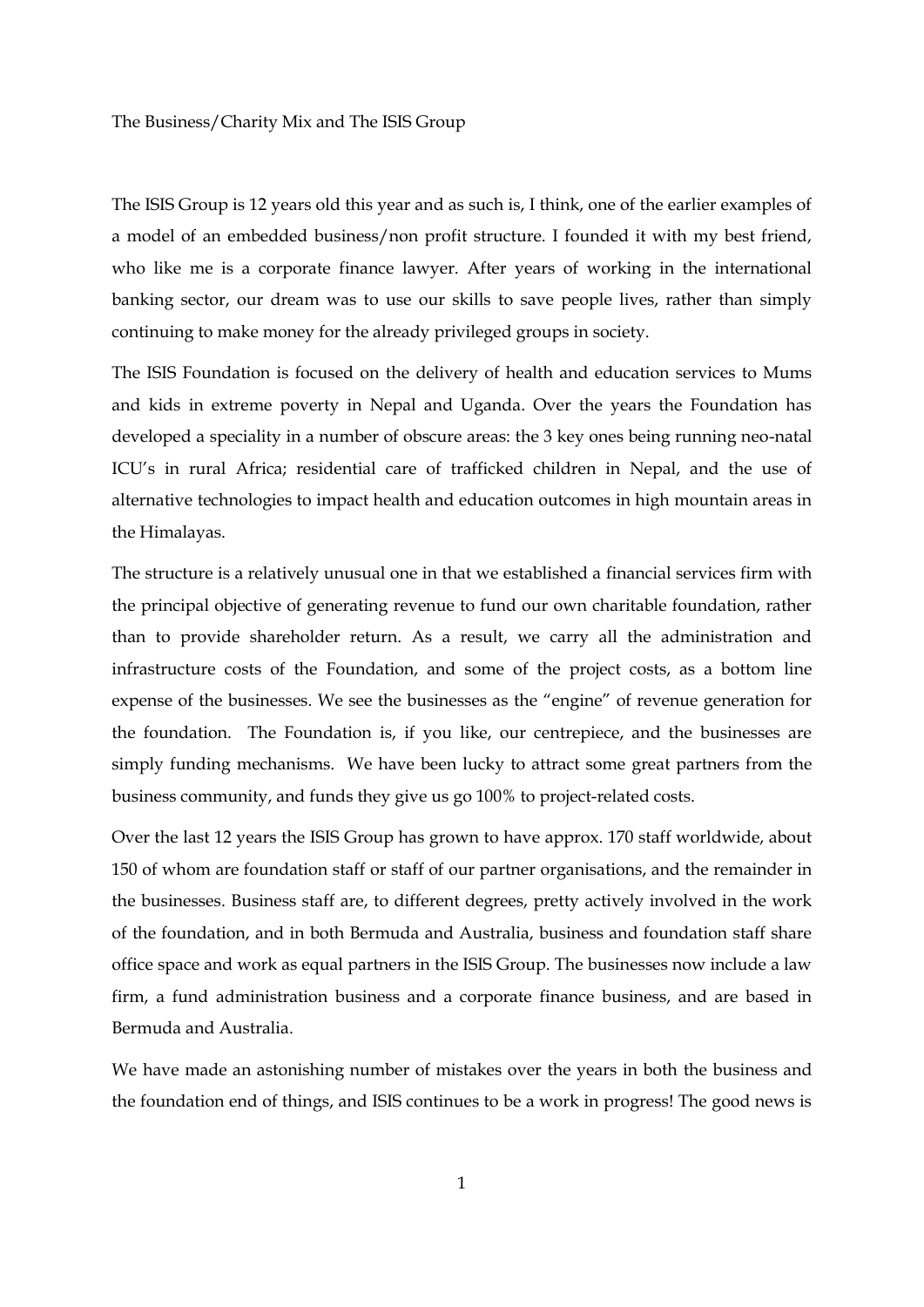that we estimate that we touch the lives of about 10,000 people in poverty each year and that we have generated millions of dollars from our small businesses to support that work.

There are some interesting business issues involved in the ISIS structure. At the outset, we endeavoured to deal with 2 key problems that we perceived impacted more traditionally funded non-profits. The first was that, while non profits spend a huge amount of time preaching the "sustainability mantra" to the poor, they are effectively non-sustainable as business entities themselves, and thus spend huge amounts of time and resources focused on fund raising, rather than on service delivery on the ground (which is the area they specialise in). This is unless they have an endowment in place, and of course the paradoxical thing about endowments is while they do provide sustainability, their existence means that billions of dollars raised to assist the vulnerable is instead invested for profit, and only a tiny percentage of donor funds are used for projects on an ongoing basis. The recent market crisis shows how much can be wiped away in a short period of time. Finally, in a more traditional funding structure, non-profits are also often (by necessity) largely donor driven, rather than community driven.

Our hope was that by making a business the "engine" of the Foundation, we could avoid those problems. The raft of different and unanticipated issues and problems we created with the structure is too long for this synopsis! But we have managed to achieve the key objective with the structure as it is, in providing 12 years worth of admin infrastructure and project costs to the Foundation from our businesses.

A second consideration for us was that non-profits are roundly critisised for their administration costs by the corporate world, often quite unfairly. It amazes me that the corporate world fully understands that, unless central management and infrastructure is well resourced in their businesses, they can't deliver products or services. Yet they expect non-profits (who deal with in my view vastly far more complex product and service delivery issues) should operate on minimal central costs and live off the smell of an oily rag! The idea of ISIS was to remove this debate from any donors we have, and cover those costs as best we could ourselves. As a result, we never have to "hide" administration costs by (for example) including them in project costs, and we have very happy donors who know that their funds go directly to project costs. Our staff are as properly paid, as best we can make that happen. We don't debate admin with anyone but our own team: we just pay it if its needed and we can afford it.